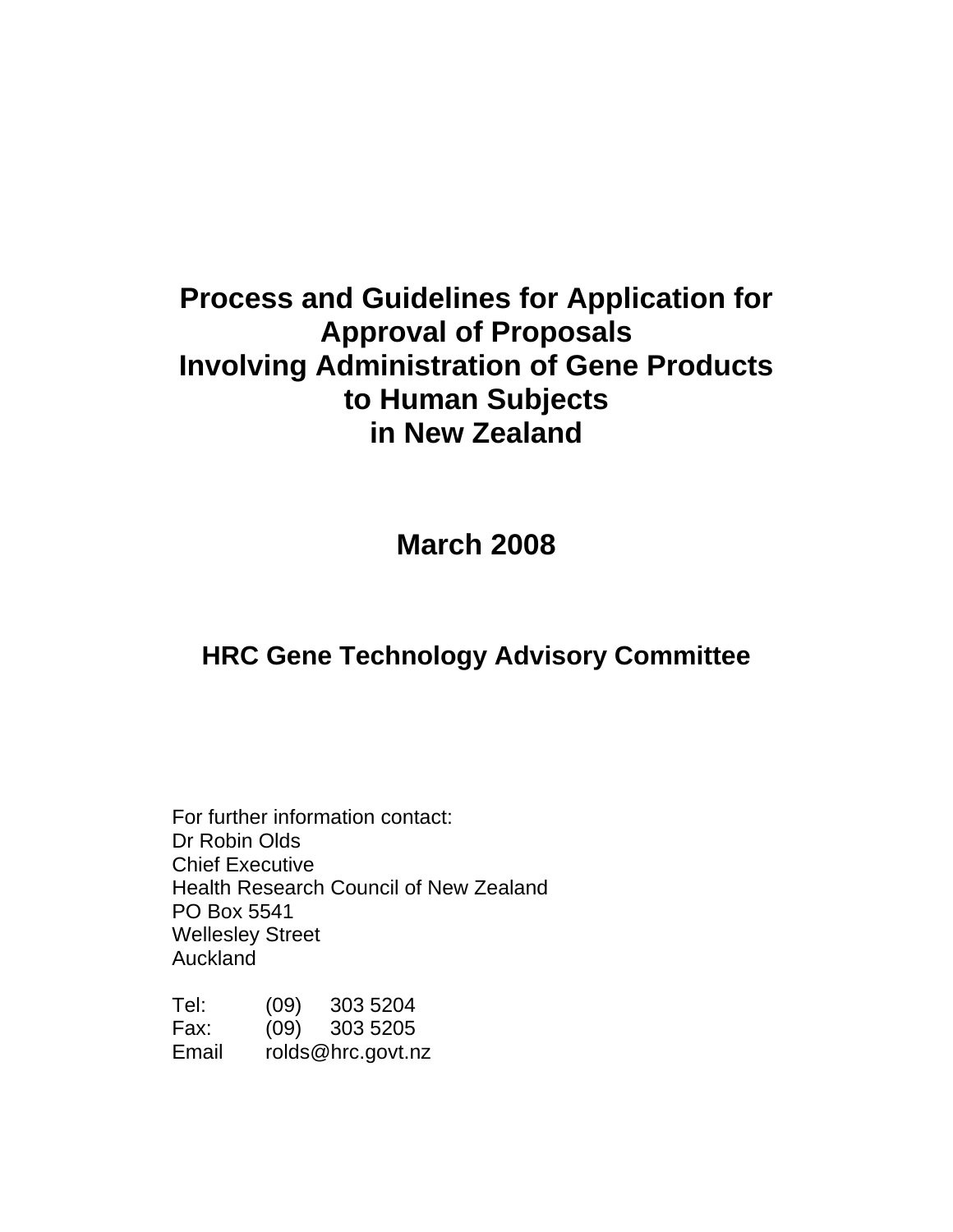## **A. Process for Approval of Proposals Involving Gene Products**

#### 1. **Introduction and GTAC Terms of Reference**

In New Zealand, gene therapy and other protocols involving administration of nucleic acids are regulated under the Medicines Act (1981). The term 'medicine' means any substance or article that is manufactured, imported, sold or supplied wholly or principally - (a) for administering to one or more human beings for a therapeutic purpose (Section 3).

A therapeutic purpose means:-

- (a) treating or preventing disease; or
- (b) diagnosing disease or ascertaining the existence, degree, or extent of a physiological condition; or
- (c) otherwise preventing or interfering with the normal operation of a physiological function, whether permanently or temporarily, and whether by reducing or postponing, or increasing or accelerating the operation of that function, or in any other way (Section 4).

If the "medicine" is to be used for the sole purpose of obtaining clinical and scientific information then the investigator is required to seek permission for its use under Section 30 "Exemption for clinical trial" of the Medicines Act (1981). Approval under Section 30 is given by the Director-General of Health on the recommendation of the Health Research Council of New Zealand (HRC).

For pharmaceuticals the recommendation to the Director-General of Health is made by the HRC's Standing Committee on Therapeutic Trials (SCOTT).

The Gene Technology Advisory Committee (GTAC), a Standing Committee of the HRC, acts in a similar capacity as SCOTT with respect to protocols which fall within GTAC's Terms of Reference.

GTAC's Terms of Reference are as follows:

GTAC is to review for the purposes of seeking an exemption under Section 30 of the Medicines Act (1981) or as required by an accredited ethics committee or the HRC or any of its committees:-

(i) Proposals for clinical trials which include the introduction of nucleic acids (genetically manipulated or synthesised in the laboratory) or genetically manipulated microorganisms, viruses or cells into human subjects for the purpose of gene therapy or cell marking.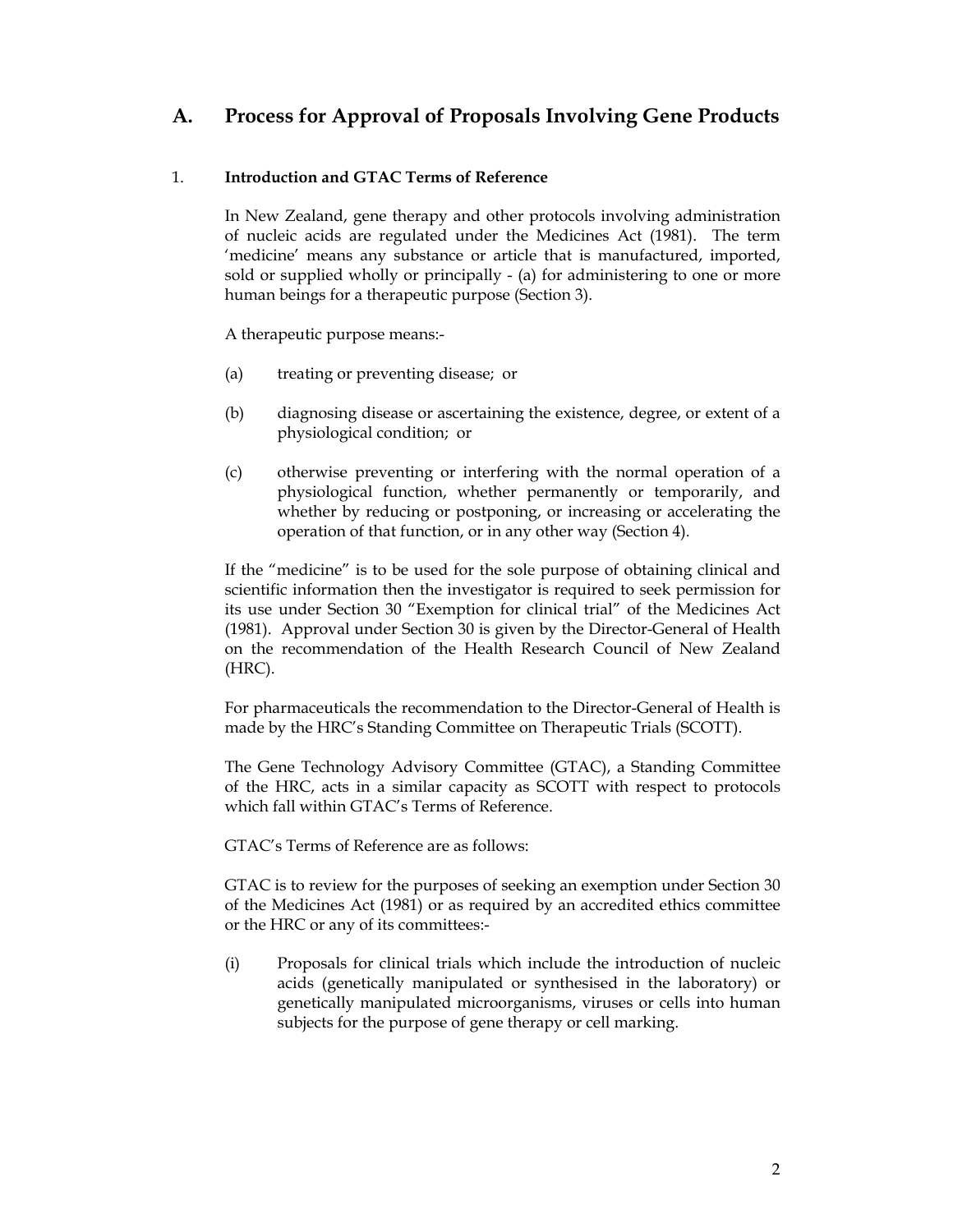- (ii) Proposals for clinical trials in which the introduction of nucleic acids (genetically manipulated or synthesised in the laboratory), or genetically manipulated microorganisms, viruses or cells is designed to stimulate an immune response against the subject's own cells, as in the treatment of certain cancers.
- (iii) Proposals for clinical trials in which nucleic acids either from or within cells from animal species are transferred into humans for the purpose of disease treatment i.e. xenotransplantation.
- (iv) Proposals for clinical trials in which human nucleic acids have been introduced into the genome of an animal species, including genetically manipulated microorganisms, for the purpose of developing products to be used for either disease prevention or treatment in human subjects.
- (v) Proposals for clinical trials involving vaccines in which nucleic acids (genetically manipulated or synthesised in the laboratory) or genetically manipulated microorganisms, viruses or cells have been introduced to stimulate an immune response to antigenic determinants of an infectious agent.

Under Section 30 of the Medicines Act (1981) GTAC will be required to meet a 30 day timeline for its review of applications. Applications will be made to the Ministry of Health in the prescribed format (see Section B Guidelines for Preparation of Applications). The investigator seeking an approval under Section 30 of the Medicines Act will also be required to lodge a \$9,843 fee which in the case of public good research may be waived by the Ministry of Health on the recommendation of the Chief Executive of the HRC.

#### 2. **Process for GTAC Approval**

-

- 2.1 Applications to the Ministry of Health for GTAC approval are to be made by letter using the Guidelines in Section B available from the HRC. Applications for clinical trials involving xenotransplantation should be made using separate GTAC guidelines.<sup>1</sup> The format used by GTAC is based on that used by the NH&MRC (Australia) and the Points to Consider used by the FDA (USA). The fee or a letter seeking an exemption from the fee should accompany the application.
- 2.2 The application will be reviewed by GTAC within 30 days. The investigator may be required to attend a meeting with the Committee to discuss the application.
- 2.3 GTAC will provide the Director-General of Health with their recommendation as to whether the trial be approved.

<sup>1</sup> *Guidelines for Preparation of Applications Involving Clinical Trials of Xenotransplantation in New Zealand,* available from the HRC website (www.hrc.govt.nz)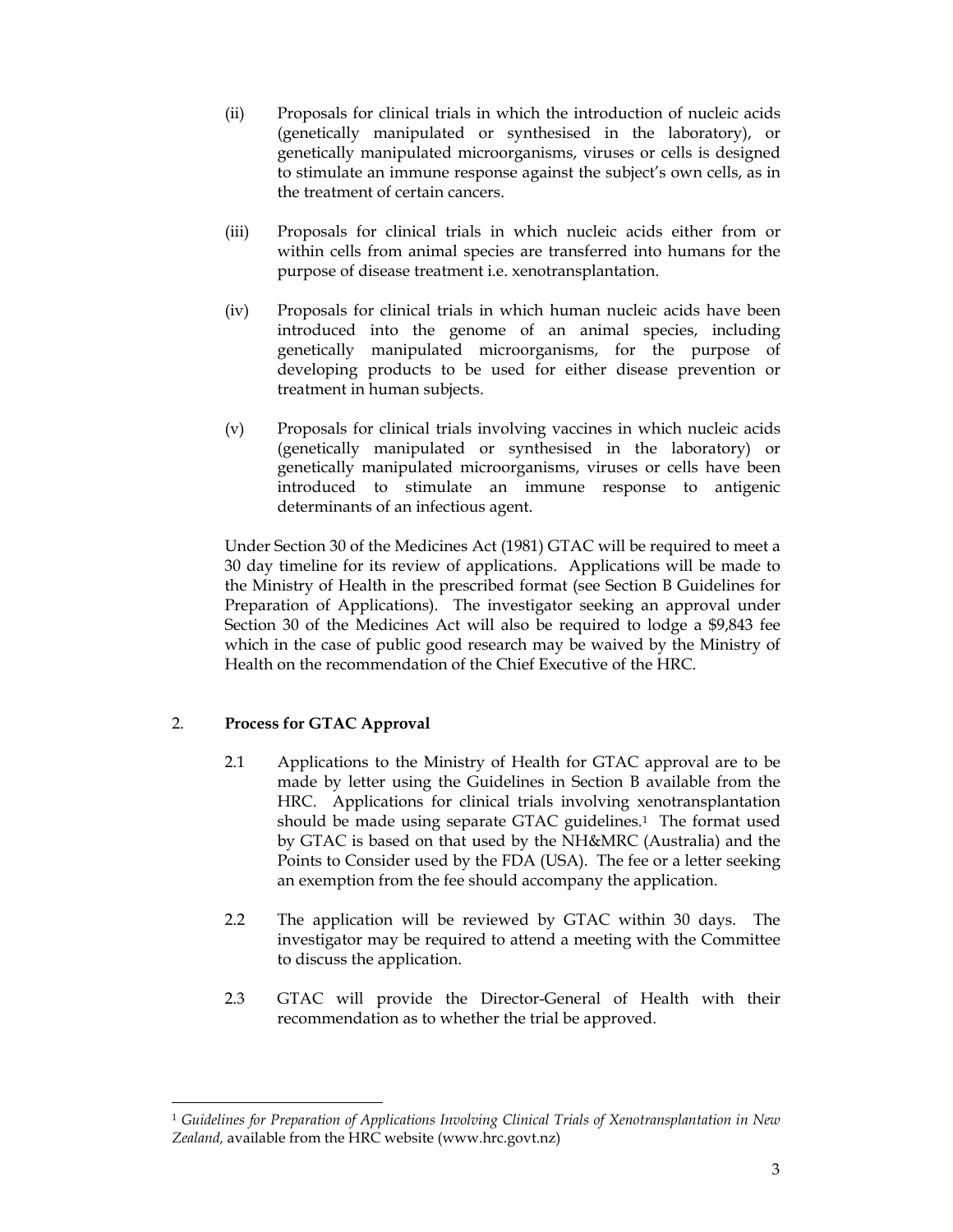- 2.4 If a proposal involves materials which originate from the USA, the investigator will be required to meet the regulatory requirements of the FDA to obtain an export certificate. The Director-General of Health will not give approval for a Section 30 exemption until the appropriate documentation has been received and has been approved by the Ministry of Health.
- 2.5 Approval from an accredited ethics committee can not be sought until the Director-General of Health has received a recommendation from the HRC (GTAC) that the trial under review be approved.

When the Director-General of Health has received recommendations for approval from GTAC and an accredited ethics committee, written approval for an exemption under Section 30 of the Medicines Act (1981) may be given. Only then can the investigator proceed with the trial.

Xenotransplantation is listed as a "restricted procedure" in Part 7A of the Medicines Act, and can only be authorised by the Minister of Health. Applications for xenotransplantation that have been recommended by GTAC and an accredited ethics committee will be considered by the Minister of Health, who will make a final decision based on all of the assessments of the application and advice from the Ministry of Health.

2.6 Investigators should also ensure that they meet **all** the requirements of their host institutions with respect to making applications to gain approval from GTAC, relevant ethics committees, biosafety committees and ERMA (Environmental Risk Management Authority).

#### 3. **Criteria for GTAC Approval**

GTAC will review applications to establish:-

- (i) Whether there is adequate scientific evidence from laboratory and experimental studies in animals to allow a trial in humans to proceed.
- (ii) Whether the proposed trial will provide a clinical benefit and scientifically useful information particularly in relation to safety and efficacy.
- (iii) Whether there is adequate information on the safety and toxicity of the materials to allow them to be used in a trial in humans.
- (iv) Whether the investigators have the qualifications, experience and track record to conduct the proposed trial.
- (v) Whether the investigators have conducted appropriate risk assessment of their proposed procedures.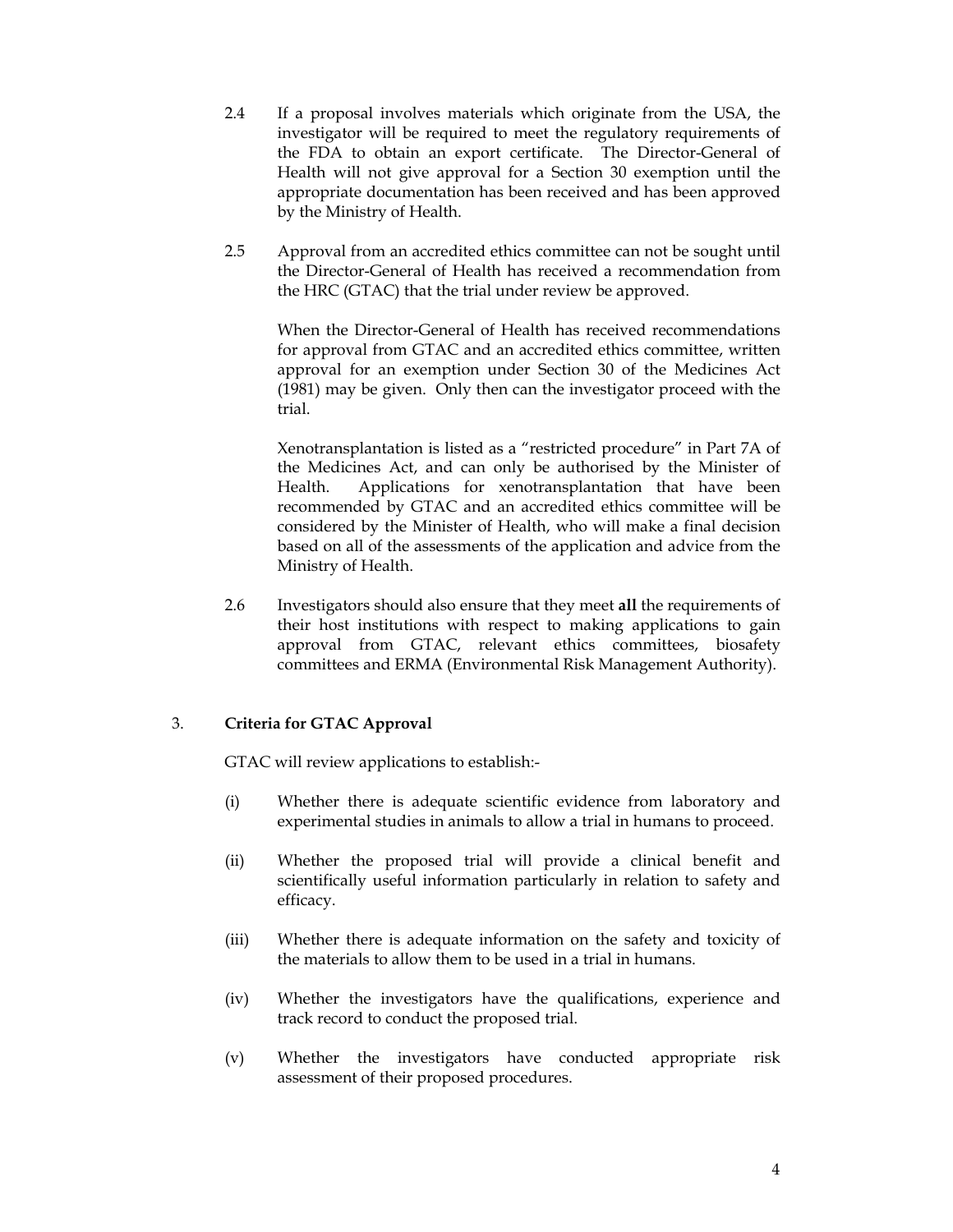GTAC will provide the Director-General of Health with a written report and a recommendation as to whether the proposed study should be approved, declined or deferred.

### 4. **Membership of GTAC**

| Chair                            |              |                         |
|----------------------------------|--------------|-------------------------|
| <b>Professor Kathryn Crosier</b> |              | MBChB The University of |
| Molecular Medicine               | PhD.         | Auckland                |
|                                  | <b>FRACP</b> |                         |
|                                  | FRCPA        |                         |

| <b>Members</b>                          |              |                            |
|-----------------------------------------|--------------|----------------------------|
| <b>Professor Grant Gillett</b>          | MBChB        | University of Otago        |
| (Ethicist and Surgeon)                  | <b>FRACS</b> |                            |
| Dr Martin Kennedy                       | PhD          | University of Otago        |
| (Molecular Biology and Genetics)        |              | Christchurch               |
| <b>Emeritus Professor Colin Mantell</b> | <b>MBChB</b> | The University of          |
| (Obstetrics and Gynaecology,            | PhD          | Auckland                   |
| Maori and Pacific Health)               | FRCOG        |                            |
| Dr Ian Morison                          | MBChB        | University of Otago        |
| (Cancer Genetics)                       | PhD          |                            |
|                                         | <b>FRCPA</b> |                            |
| Dr Robin Olds                           | <b>MBChB</b> | Health Research Council of |
|                                         | PhD          | New Zealand                |
|                                         | <b>FRCPA</b> |                            |
| Professor Stephen Robertson             | <b>MBChB</b> | University of Otago        |
| (Clinical Geneticist)                   | <b>DPhil</b> |                            |
|                                         | <b>FRACP</b> |                            |
| Associate Professor Richard Robson      | <b>MBChB</b> | Christchurch Clinical      |
| (Clinical Trials and Chair SCOTT)       | PhD          | <b>Studies Trust</b>       |
|                                         | <b>FRACP</b> |                            |
| Dr Bruce Scoggins                       | PhD          | Auckland                   |
| (Health Research Policy)                |              |                            |
| Dr Deborah Young                        | PhD          | The University of          |
| (Molecular Medicine)                    |              | Auckland                   |

| Ex officio                    |                            |
|-------------------------------|----------------------------|
| Dr David Abbott               | NHMRC, Australia           |
| Dr Ian Alexander              | The Children's Hospital at |
| Chair of the NHMRC's Cellular | Westmead, New South        |
| Therapies Advisory Committee  | Wales, Australia           |
| (CTAC)                        |                            |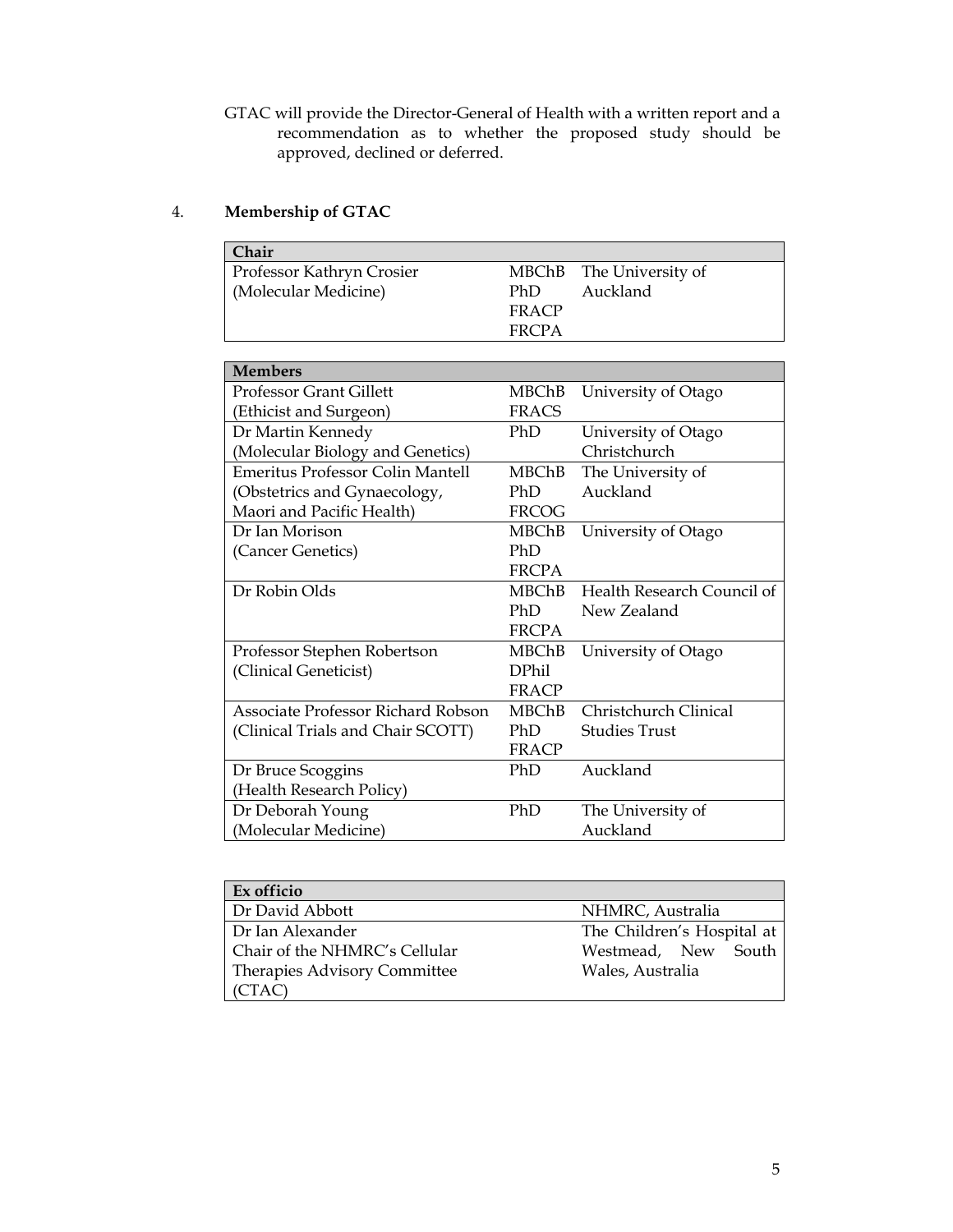#### 5. **Preparation of Applications for GTAC Review**

The purpose of the guidelines which follow (Section B) is to assist clinicians and scientists in New Zealand in the design of protocols for the transfer of recombinant DNA-derived products or proteins from transgenic animals into the genome of human subjects. This document draws heavily on recommendations covering gene therapy and related procedures in the UK, USA and Australia as it is seen important that there is a compatibility between these countries. From time to time, this document will be updated in the light of more experience in regulating these forms of treatment. The HRC or Ministry of Health should be consulted to ensure that a current version of this document is used by potential applicants.

The HRC understands that the information required by GTAC will vary with different proposals. These guidelines include a list of headings under which the protocol can be presented but applicants may feel there are segments missing for a full consideration of the proposal. In such a case, the applicants should ensure that the application contains all pertinent information.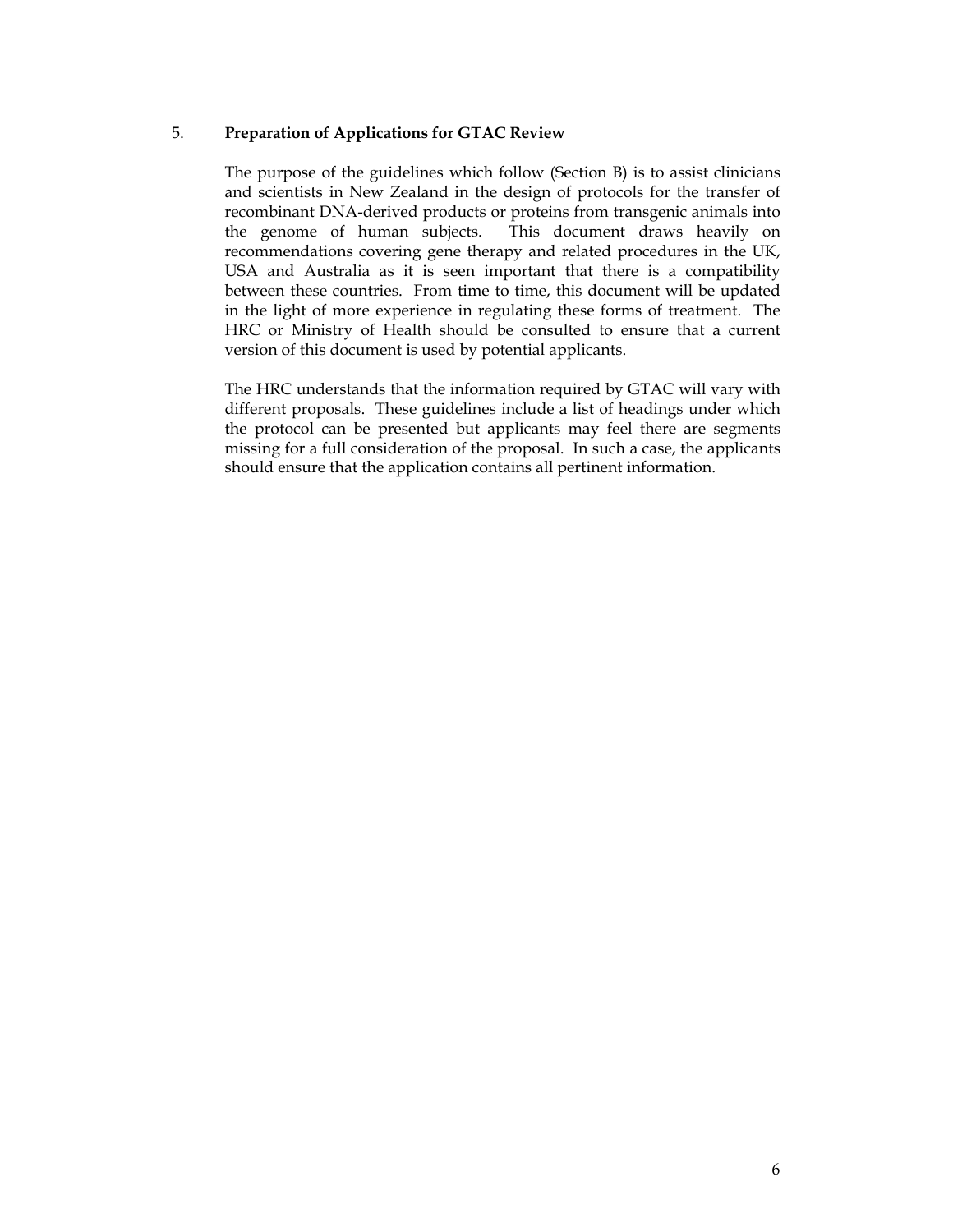## **B. Guidelines for Preparation of Applications for GTAC Review**

#### **1**. **Objectives and Rationale**

Introductory statement of the objectives and rationale of the proposed research and whether its intention is therapeutic (benefit to the patient) or non-therapeutic (to add to scientific/clinical knowledge)

#### 1.1 **Therapeutic**

- 1.1.1 Details of the disease to be treated with particular reference to prevalence, aetiology, clinical features, staging (where relevant), phenotypic variability, range of cells/tissues affected, severity and natural history.
- 1.1.2 Current therapy: provide details of alternative forms of treatment. Discuss the strengths and limitations of each treatment regimen in the short and long-term. What is the prognosis associated with conventional treatment? Have any of these treatment regimens been used on subjects to be recruited to this study?
- 1.1.3 Why is the proposed strategy appropriate for this disease?
- 1.1.4 Anticipated quality of life for patients following treatment.
- 1.1.5 Is the clinical course of the disease sufficiently well understood to allow outcomes of the treatment to be assessed? What measure of disease progression/severity are available?
- 1.1.6 What promise does the proposed strategy hold for reversing the disorder or bringing about a remission in both the short and long-term?
- 1.1.7 What are the possible side effects of the proposed treatment?
- 1.1.8 Define the group(s) of patients to be offered the proposed treatment.
- 1.1.9 If study is to be conducted in multiple centres within New Zealand or overseas, please describe and document the approvals obtained from all other relevant regulatory bodies.

#### 1.2 **Non-therapeutic**

- 1.2.1 The reason for carrying out the study in this particular group of patients.
- 1.2.2 The perceived importance of the study.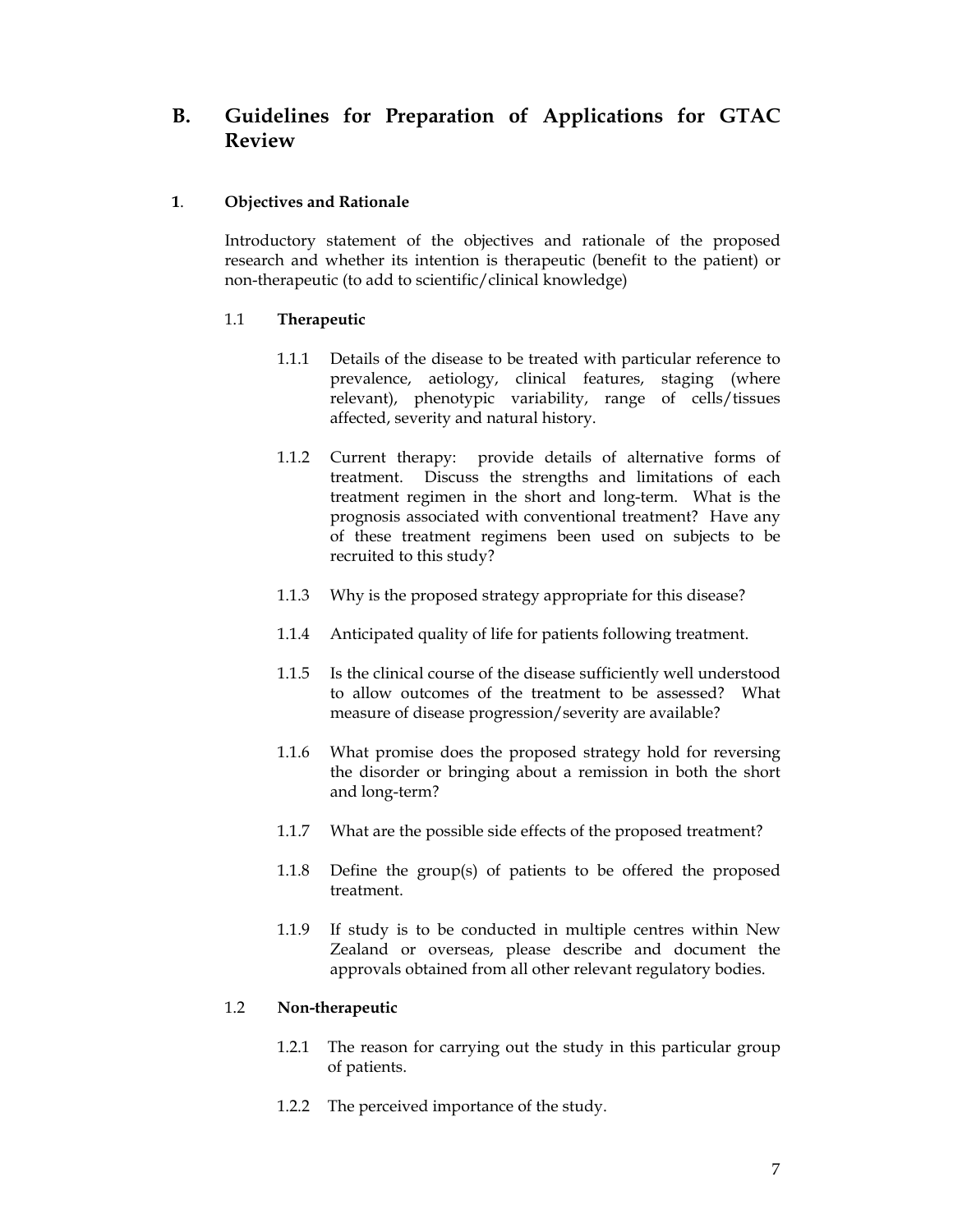1.2.3 Indicate how patients will be recruited, where no perceived direct benefit to them is likely.

#### **2**. **Recruitment of Subjects to Study**

Provide information relating to:-

- 2.1 Criteria for eligibility and exclusion. Indicate if a particular disease stage is being selected.
- 2.2 Numbers of subjects to be entered into study including statistical basis for selecting this number. Emphasise whether procedures and requirements for selection are fair and equitable.
- 2.3 How has consent been obtained from candidates for the proposed treatment? Where subject is a child, describe the mechanism for securing consent. It is essential that parents or guardians of a child are given the opportunity to receive information and advice from an independent paediatrician or relevant specialist before consent is sought. Will there be an independent person who patients could approach to express concerns, or to obtain information?
- 2.4 A plain language statement designed for patients and their families should be included with any application to GTAC. The plain language statement should be written in a non-technical way and should include the following information:
	- A brief review of the disease and the nature and impact of conventional treatment.
	- The rationale behind the study and the likelihood of providing benefit (in the case of a therapeutic study) or a clear statement indicating that there will be no direct benefit to the subject (in the case of a non-therapeutic study).
	- A full explanation of the procedure.
	- The potential benefits and risks to the subject in the short and long-term.
	- Potential risk to third parties.
	- Clear statement that participation in the study is voluntary and that patients who choose not to participate will not be disadvantaged in any way.
	- Subjects should be told that information relating to their therapy will be recorded in a register to ensure that long-term impact can be monitored.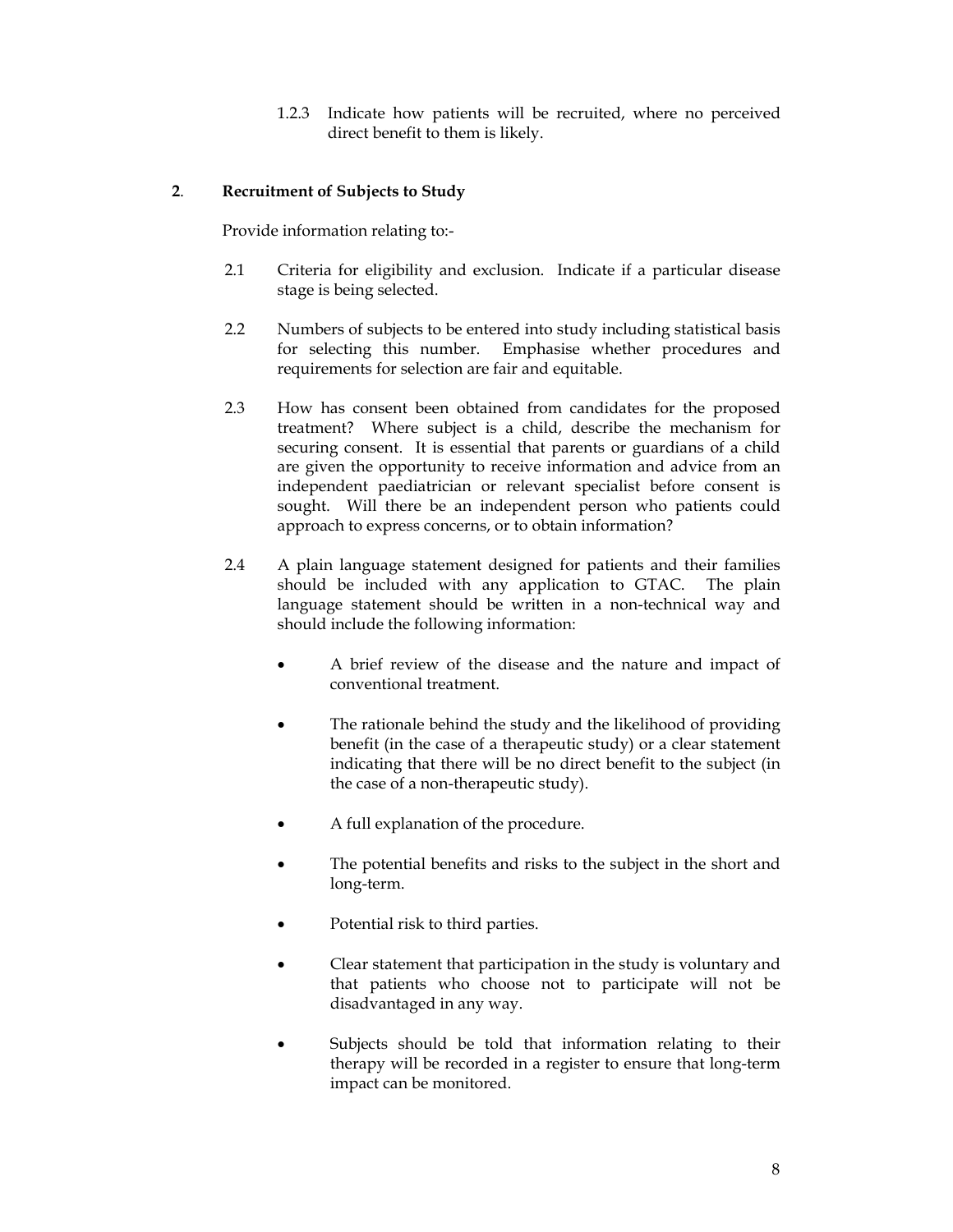- The need for life-long follow-up and the importance of autopsy.
- The means by which subjects will be informed of the outcome of the study and the name of an individual with whom they can discuss the study if they wish.
- 2.5 What safeguards have been set in place to protect the privacy and identity of subjects in the trial?

#### **3**. **Design of the Study**

- 3.1 Structure and characteristics of the system for gene or cell transfer. The following points should be addressed:
	- 3.1.1 Nature of the DNA/RNA to be introduced? Is the nucleic acid modified? Provide detailed information including restriction maps, the steps used in deriving the construct and the stages involved in generating the recombinant molecule to be used in therapy. In the case of cell therapies indicate the full details of cell isolation and methods adopted to ensure desirable quality of product. Ensure that the structure of the material to be administered to the subject is detailed and summarise the steps that have been taken to detect and eliminate contaminants such as other viruses/micro-organisms, serum and substances that might have biological side effects.
	- 3.1.2 By what means will nucleic acid or cells be administered to subjects? Where viral vectors are to be employed, provide full details of structure and principles governing expression and regulation. Has the viral vector or cellular material been used in any previous study? Where the system of delivery has not previously been employed, it is necessary to provide full details demonstrating the efficiency of transfer and expression and survival.
	- 3.1.3 In what setting (hospital in-out patient or home) will the course of therapy be administered? Where subjects to receive therapy will be in-patients, will they be in a general ward or a room designated for this purpose? How long will subjects be in hospital? Provide details of the facilities and services that will be made available for the conduct of the trial. Detail the expertise of staff administering and monitoring therapy and indicate whether nursing staff have been well instructed about the nature, significance and conduct of the trial.
	- 3.1.4 Indicate whether this study requires the approval of any other body especially if patients or collaborators reside normally in another country. If yes, attach the relevant documentation.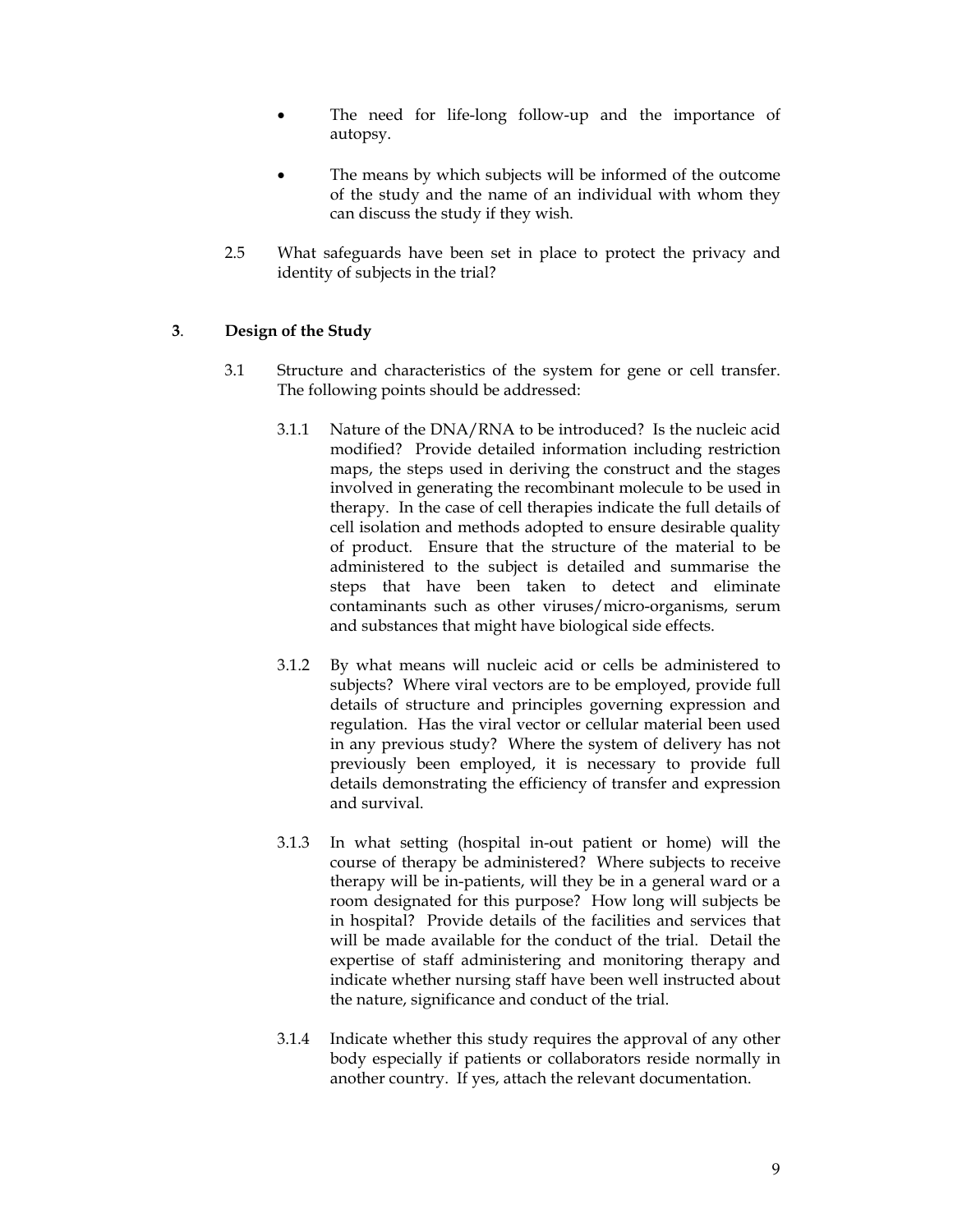- 3.1.5 If relevant, indicate the containment facilities (including waste disposal) to be followed with respect to all products being administered.
- 3.1.6 Provide a simplified version of the protocol which will assist health professionals (eg. GPs or nurses) who may come into contact with treated patients to understand what is being done.
- 3.1.7 Does the study follow the Interim New Zealand Guidelines for Good Clinical Research Practice (1998)?

#### 3.2 **Prior studies**

Describe the evidence relating to the possible efficacy of the gene delivery system and explain why the one chosen is the most appropriate. Where such data are not available GTAC will wish to have a full account of how assessments were made. With cell transfer systems proposed, explain why the current decisions have been made. Data presented should include the following:

- 3.2.1 Studies of delivery system.
- 3.2.2 Studies to demonstrate gene transfer, expression and target specificity of system.
- 3.2.3 Are there animal models of the disease in question? Has the proposed therapy been tried in this model and if so, with what success?
- 3.2.4 Have there been clinical trials using a similar strategy for the disorder in question, or for other disorders, using the proposed system of gene transfer?
- 3.2.5 If the gene transfer or cell transfer approaches for the disorder in question have been used in previous trials, provide full details of the results, including biochemical, physiological, pathological or clinical endpoints.

#### **4**. **Monitoring Treatment**

A detailed description of clinical and laboratory assessment during and following therapy should be included. The information to be supplied should include:-

- 4.1 Procedures for monitoring presence and/or expression of administered nucleic acids.
- 4.2 How will it be determined whether the new gene sequences are limited to the target cell population?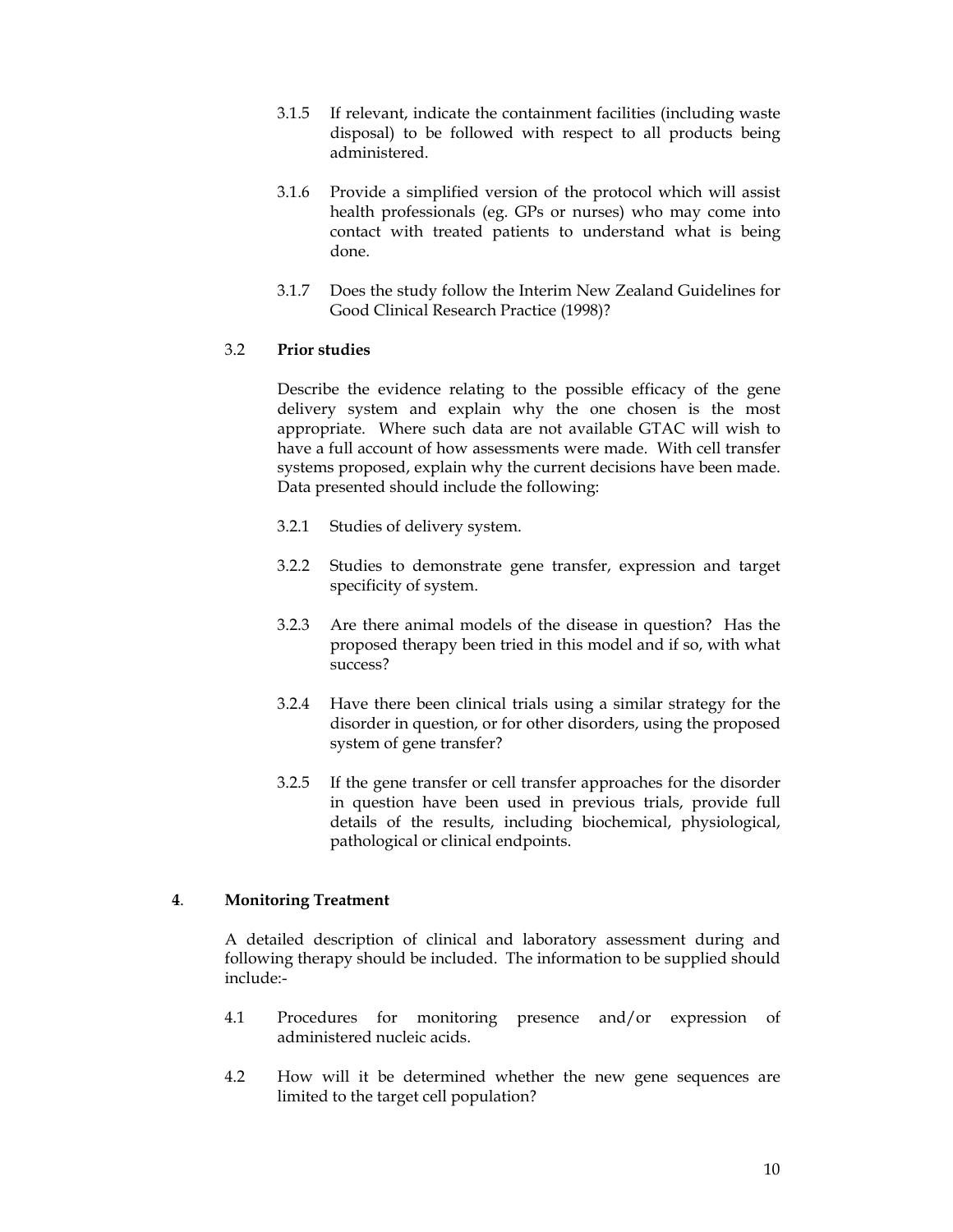- 4.3 Details of biochemical, physiological, pathological or clinical endpoints of the study and how assessment will be made. Which of these will be of value during the monitoring process? Indicate the frequency of monitoring, the nature of statistical evaluation, and what safeguards and procedures will be set in place to ensure that monitoring continues and records are maintained. Indicate where will records relating to the study be kept, for how long and in what form?
- 4.4 Indicate how biopsy material, blood samples and cell samples, from both donor and recipients, if appropriate, will be stored and the proposed duration of such storage.
- 4.5 In the event of a subject's death, what special arrangements have been made for autopsy and what special studies will be requested? How will this information be used?
- 4.6 During the initial conduct of the study, six monthly progress reports will be required by GTAC. This should be noted in the protocol.
- 4.7 Immediate written notification to GTAC will be required if adverse reactions occur during treatment and these are considered to be the result of the treatment rather than the disease process itself. How this will be undertaken should be noted in the protocol.

#### **5**. **Risk Assessment**

Risk assessment should be considered from the perspective of both patient, health professionals and the community.

- 5.1 Provide a detailed and comprehensive appraisal of aspects of safety relating to the gene delivery system to be adopted.
- 5.2 Where defective viral vectors are to be used, provide details of assays for helper viruses.
- 5.3 Where the same delivery system has been employed in other gene therapy studies in human subjects, provide details, including copies of relevant papers. Include details of precautions taken and the criteria used to assess safety.
- 5.4 Where the gene delivery system has not previously been used it is essential to provide a full account of the theoretical arguments indicating that the procedure is safe to both the patient as well as health professionals and the community. What possible risks are posed to the subject by the gene therapy strategy and what possible side effects might be anticipated?
- 5.5 Is there any likelihood of the therapeutic (or non-therapeutic) gene being incorporated into the germline?